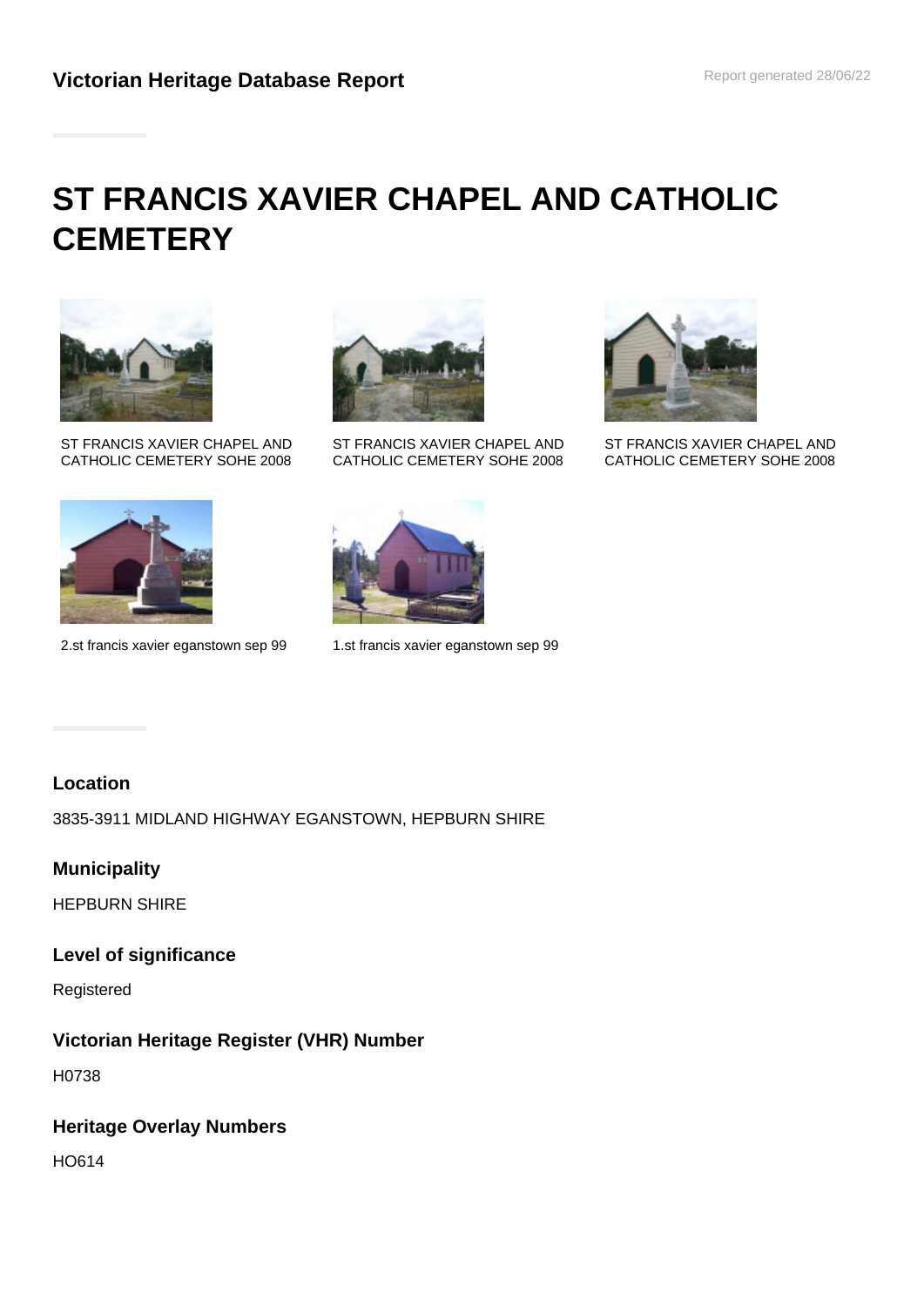## **VHR Registration**

August 23, 1989

# **Heritage Listing**

Victorian Heritage Register

## **Statement of Significance**

Last updated on - June 28, 1999

St Francis Xavier at Eganstown, built 1865-1867, has both architectural and historical significance for the following reasons:

1) The small weatherboard gothic chapel with its associated cemetery has importance as a surviving example of the many modest buildings constructed for combined church and school purposes which sprang up throughout Victoria's goldfields areas during the last century.

2) The complex has importance for its associations with the pioneer gold seeker, John Egan, who was the first to discover gold in the Daylesford district and reputedly, the second to discover gold in Victoria. The chapel and cemetery were built on land donated to the Catholic Church by John Egan. Family descendants still live at Eganstown, named after their ancestor.

3) St Francis Xavier is notable for its handsome Celtic cross, which stands in front of the chapel, and was erected as a monument to John Egan.

4) The cemetery, which has gravestones dating from the 1860s, many still in excellent condition, illustrates the two streams of migrants, Irish and Swiss Italian, who settled the Daylesford district from the late 1850s.

Construction dates 1865, Heritage Act Categories Registered place, Hermes Number 421

Property Number

## **History**

<span class="c1">Associated People: Assoc.People JOHN EGAN</span> **Plaque Citation**

This chapel was built in 1865-67 and is a rare example of the modest buildings built for church and school use in Victoria's goldfields. It is important for its association with pioneer gold seeker John Egan.

## **Extent of Registration**

AMENDMENT OF REGISTER OF HISTORIC BUILDINGS